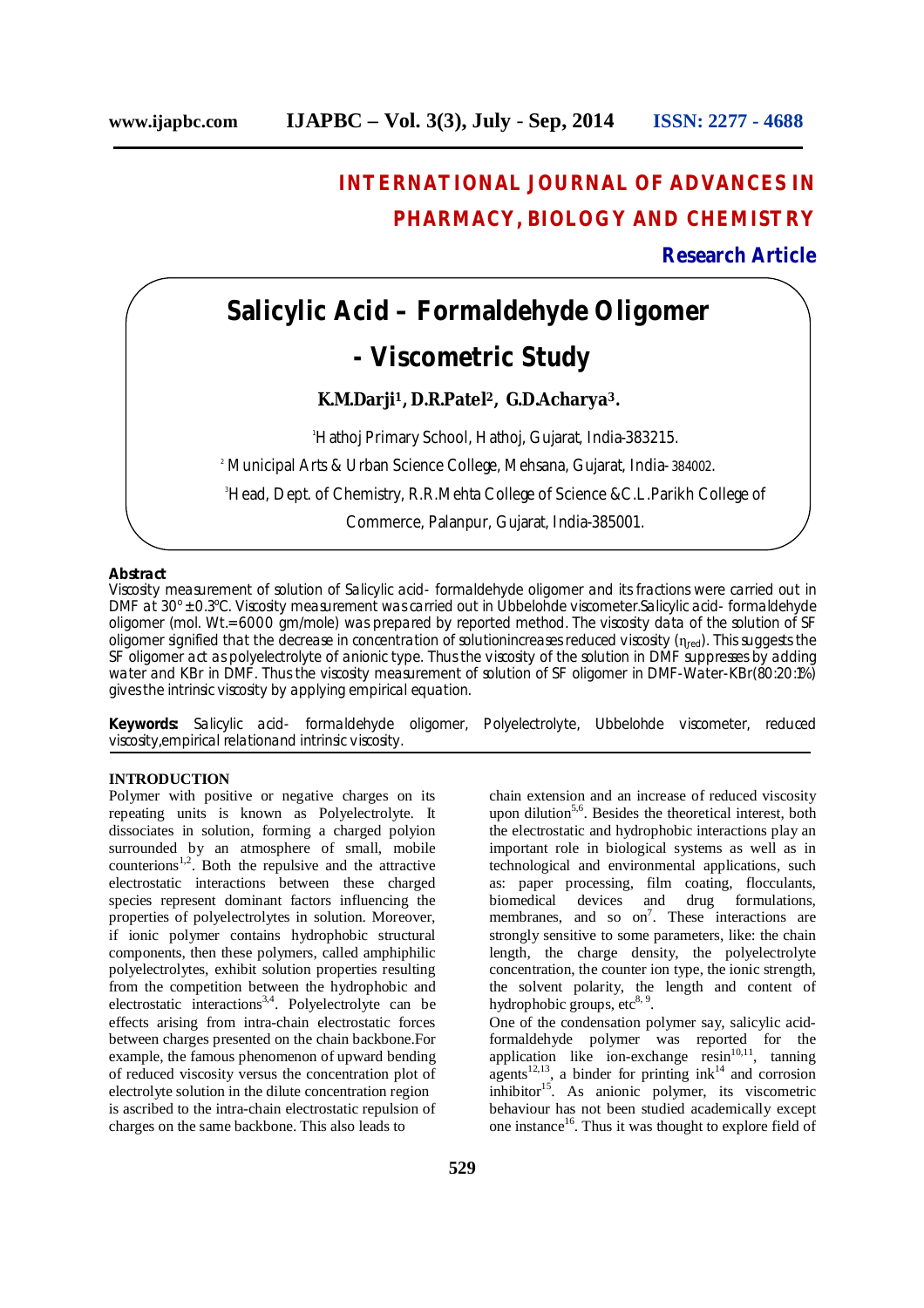SF polyelectrolytes in organic solvents.So the present communication comprises thestudy of viscometric polyelectrolyte behaviour of SF oligomer and its fractions in DMFsolvent.

#### **EXPERIMENTAL Materials:**

Salicylic acid- formaldehyde oligomer was prepared by reported method. It was fractionated by fractional precipitation method and its general structure shown in belowscheme 1.DMF was purified by reported method 17 . Distilled water and recrystallinedKBr were used. Ubbelohdesuspended type viscometer was used for all the experiments. The viscometer bath was used with maintaining temperature  $30^{\circ} \pm 0.3^{\circ}$ C.



Scheme 1: General structure of SF oligomer

#### **Viscosity Measurement:**

The relative, specific and reduced viscosity of the SF oligomer solutions from the flow times of solutionswas measureby useingthe Ubbelohde capillary viscometer. The viscosity measurements were carried out at a constant temperature of  $30^{\circ}$  ± 0.3°C. The temperature of solution was controlled by a thermostat in a circulating bath and monitored by the thermometer. A stopwatch with a resolution of 0.1s was used to measure the flow times. By plotting the reduced viscosity  $(dL/g)$  of polymer solutions against concentration  $(g/dL)$ , extrapolating to infinite dilution and taking the intercept, the intrinsic viscosity [n] is determined.

# **RESULTS AND DISCUSSION**

The reduced viscosity of the SF oligomer solution in to the DMFsolvent is shown in **Figure 1**as the function of polymer concentration. It is seen from the **Figure 1**that the reduced viscosity increases with the decreasing polymer concentration. This typical polyelectrolyte behaviour like this for the reason that the carboxylic groups on the polymer chain can ionize in the polar solvent and also the effective electrostatic repulsion makes this polymer chain highly extended<sup>18,19</sup>. In this case measurement could not be performed at sufficiently low concentrations owing to the comparatively low viscosity of these solutions. The polyelectrolyte either cationic or anionic polymers have special viscosity behaviour in association with neutral polymer. Neutral polymers

have the properties that reduce viscosity increases with the increase of polymer concentration.

The effort was finished to determine the viscosity in mixed form of DMF and water (80:20) solvent system. The results are also parity to neat solvent. This may caused byaddition of water the ionization of polyelectrolyte decreases due to the dielectric constant. The dielectric constant has a significant effect on the strength and range of electrostatic interactions 20 .

Figure 2 shows the Reduced viscosity as a function of polymer concentration in the presence of 1,4 dioxane-water- KBr (80:20:1%).The mechanism of the KBr effect on reducing the polyelectrolyte effect mainly is related to the reduction of double layer thickness on the polyelectrolyte molecule. Due to high degree of ionization, KBr reduces the partial ionization of polyelectrolyte and eliminates the polyelectrolyte effect at lower concentration. When small molecule electrolyte is added to the polyelectrolyte solution depending on the concentration, the viscosity behaviour changes $^{21}$ . It is seen from **Figure 2**that there is not electrolyte effect and viscosity does not increase with decreasing polymer concentration, which is in contrast with saltfree solution.

It was noted that 1.0% solution of this polymer in dioxane was fairly good conductors of electricity. This indicated that the polymers behave as weak electrolytes in these solvents.

Viscosity of a given solution of a rigid polymer depends upon the interactions between the polymer chain and upon the hydrodynamic volume of the polymer. In the present case the solution contains a polycarboxylate ion.Because of lower shielding of the COO - ions present in the polymer chains, the polymer chains will keep away from each other to minimise the repulsive interaction. With increase in dilution, the number of solvent molecules per molecules of polymer chain would increase. Hence number of solvent molecules surrounding each ion on polymer chain would increase. The repulsive interaction of polymer chain would decrease. Due to association of COO with larger number of solvent molecules the hydrodynamic volume would also increase. With increase in dilution the strength of repulsive interaction decreases and the hydrodynamic volume increases. As a result the viscosity functions would increase with decrease in concentration of polymer solutions.

In case a circumstance is produced such that, (a) The negatively charged ion is well surrounded by an equal number of both +ve and –ve ions, the polyelectrolytic behaviour will not be observed. This situation is created by adding a strong electrolyte to the solvent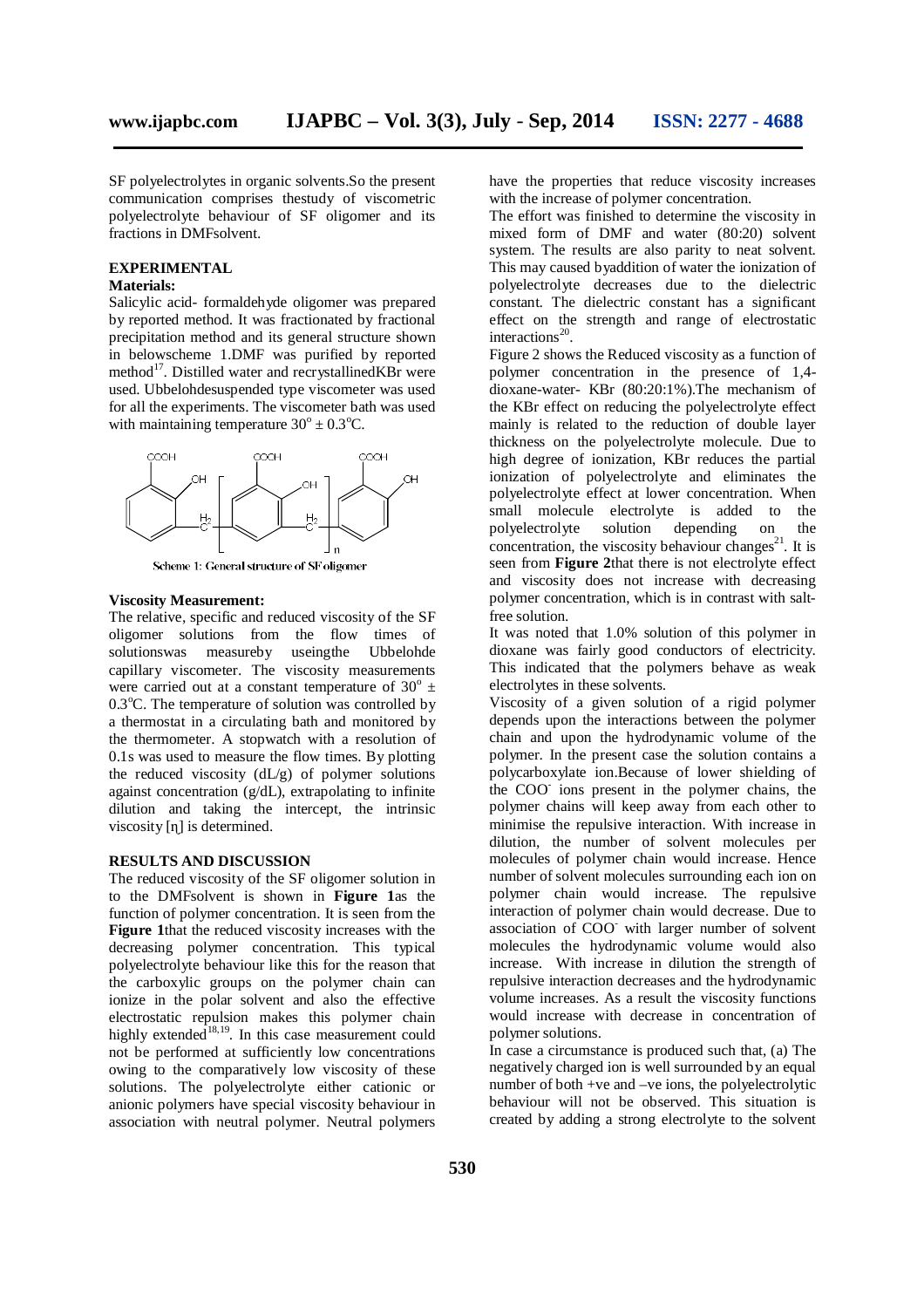in which the viscometry is carried out. (b) The negatively charged ions of the polyionic species are very well solvated even in concentrated solution to the extent that, on further dilution there is no additional salvation or protection. This situation is created by increasing the solvent power of the solvent e.g. by using a mixture like dioxane – water mixture as solvent in place of a pure solvent.

## **Application of empirical relation to the data:**

Theempirical relation is,

$$
\eta_{sp/C} = Z = [\eta] + \frac{K^{[\eta]}}{C^{1/2}}
$$

The application of the equation to the data has been examined and the results are represented in the **Table 3**. The plots are shown in **Figure 3**,this was indicated that the plots were linear. The above mentioned empirical equation is able to represent the empirical

data for all the polymers. It may be stated that as the equation is quite empirical.

#### **CONCLUSION**

The intrinsic viscosity has been determined by extrapolating the reduced viscosity to zero concentration. The effects of solvent (1,4-dioxane), solvent-water, and solvent-water-KBr on viscosity have been investigated. It was shown that the reduced viscosity of 1,4-dioxane using solution of SF oligomer as a result of polymer chain expansion increases with decreasing polymer concentration. In fact the polymer behaves like a polyelectrolyte in salt-free solution. The effect of water on reduced viscosity was studied and it was found that reduced viscosity decreases with the mixing of water content in to the solvent. Adding of low molecular weight electrolyte (KBr) to the polymer solution eliminates the polyelectrolyte effect and polymer behaves like a neutral macromolecule. The viscosity decreases with decrease the polymer concentration, which is usually observed in neutral polymers.

**Table 1 Reduce viscosity of solution of SF oligomer using DMF.**

|                         | Reduced Viscosity ( $\eta_{\text{red}}$ dL/g) at concentration, (C g/dL) |         |         |         |         |  |
|-------------------------|--------------------------------------------------------------------------|---------|---------|---------|---------|--|
| <b>Polymer Samples</b>  | 3.000                                                                    | 2.142   | 1.666   | 1.363   | 1.152   |  |
| <b>Conglomerated SF</b> | 0.04698                                                                  | 0.04645 | 0.04717 | 0.04842 | 0.04936 |  |
| SF 1                    | 0.05937                                                                  | 0.05829 | 0.05892 | 0.05994 | 0.06453 |  |
| SF <sub>2</sub>         | 0.05352                                                                  | 0.05221 | 0.05429 | 0.05761 | 0.05998 |  |
| SF <sub>3</sub>         | 0.04062                                                                  | 0.04114 | 0.04173 | 0.04497 | 0.04613 |  |

| Reduce viscosity of solution of SF oligomer using DMF-water-KBr (80:20:1%). |                                                         |          |         |          |                  |                            |                     |  |
|-----------------------------------------------------------------------------|---------------------------------------------------------|----------|---------|----------|------------------|----------------------------|---------------------|--|
| <b>Polymer Samples</b>                                                      | Reduced Viscosity $(\eta_{red} dL/g)$ at concentration, |          |         |          | $(C \varrho/dL)$ | <b>Intrinsic Viscosity</b> | Slop of linear plot |  |
|                                                                             | 3.000                                                   | 2.142    | 1.666   | 1.363    | 1.152            | $[n]x10^2$                 | K x10 <sup>3</sup>  |  |
| <b>Conglomerated SF</b>                                                     | 0.04337                                                 | 0.04035  | 0.03987 | 0.038083 | 0.03779          | 3.31                       | 2.70                |  |
| SF <sub>1</sub>                                                             | 0.05051                                                 | 0.04838  | 0.04877 | 0.04772  | 0.04643          | 4.36                       | 1.97                |  |
| SF <sub>2</sub>                                                             | 0.04358                                                 | 0.042484 | 0.04179 | 0.04141  | 0.04104          | 3.92                       | 1.45                |  |
| SF <sub>3</sub>                                                             | 0.03085                                                 | 0.03012  | 0.02970 | 0.02953  | 0.02936          | 2.83                       | 0.84                |  |

**Table 2**

| Table 3                                                |  |  |  |  |  |  |
|--------------------------------------------------------|--|--|--|--|--|--|
| Reduce viscosity of solution of SF oligomer using DMF. |  |  |  |  |  |  |

| <b>Polymer Samples</b>  |         | Reduced Viscosity ( $\eta_{red}$ dL/g) vs $1/C^{1/2}$ | <b>Intrinsic Viscosity</b> |         |         |                          |
|-------------------------|---------|-------------------------------------------------------|----------------------------|---------|---------|--------------------------|
|                         | 0.577   | 0.683                                                 | 0.774                      | 0.856   | 0.931   | $\left[\eta\right]x10^2$ |
| <b>Conglomerated SF</b> | 0.05308 | 0.05357                                               | 0.05436                    | 0.05509 | 0.05755 | 4.94                     |
| SF <sub>1</sub>         | 0.06490 | 0.06520                                               | 0.06521                    | 0.06569 | 0.06604 | 6.36                     |
| SF <sub>2</sub>         | 0.04639 | 0.04625                                               | 0.04687                    | 0.04707 | 0.04756 | 4.43                     |
| SF <sub>3</sub>         | 0.03618 | 0.03623                                               | 0.03628                    | 0.03664 | 0.03846 | 3.53                     |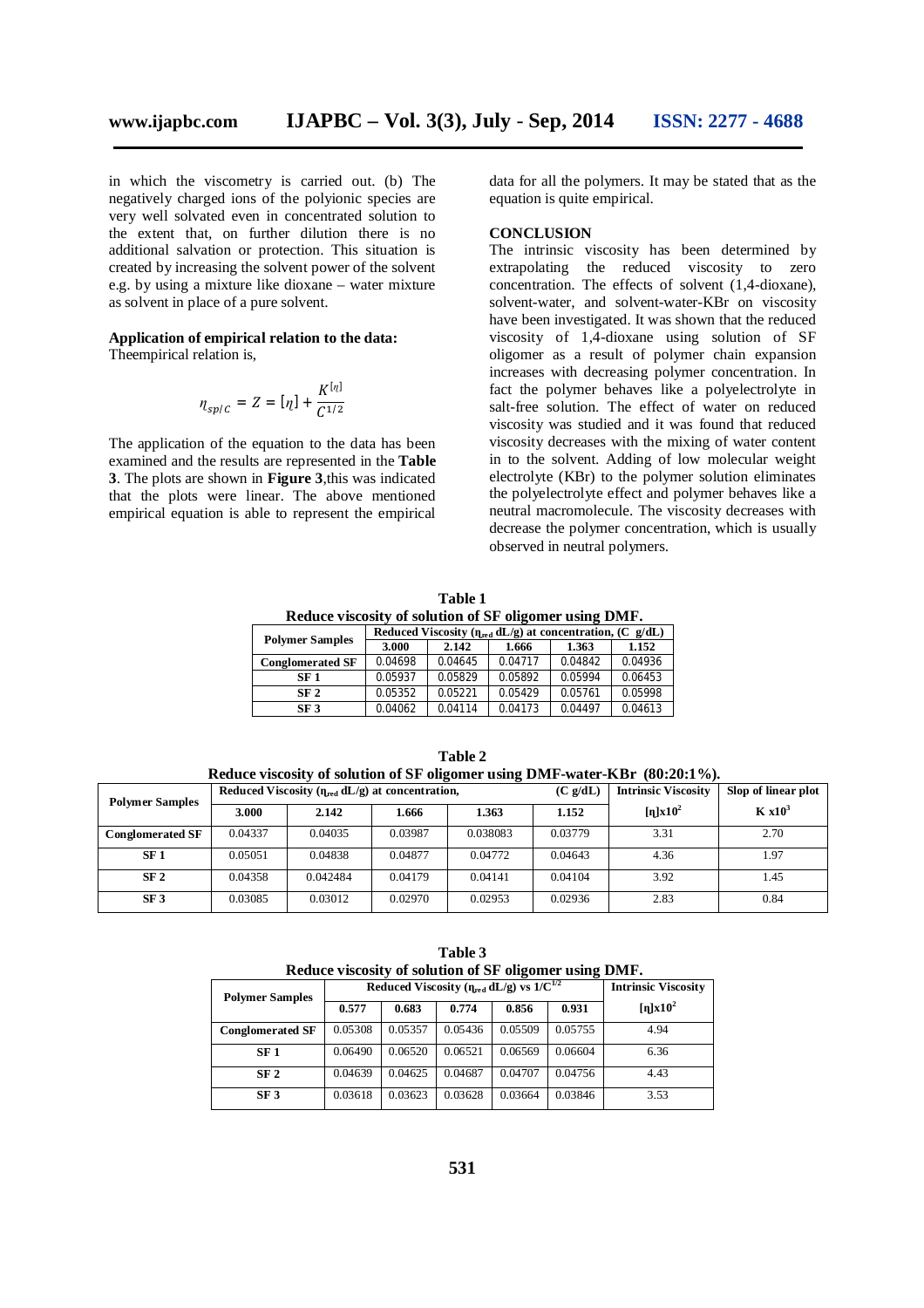

**Figure 1 Reduced Viscosity vs Concentration of SF oligomer using DMF.**



**Figure 2**

**Reduced Viscosity vs Concentration of SF oligomer using DMF-water-KBr(80:20:1%).**



**Figure 3 Reduced Viscosity vs 1/C 1/2 of SF oligomer using DMF.**

### **REFERENCES**

- 1. Zhong D, Huang X, Yang H and Cheng R, Carbohydrate polymers, 2010; 81: 948-952.
- 2. Li Y, Cai ZC, Zhong W and Cheng RS, Journal of applied polymer science, 2008; 107(3): 1850- 1856.
- 3. Rinaudo M, progress in polymer sicence, 2006;31:603-632.
- 4. Yang JS, Chen SB, Fang Y, Carbohydrate Polymers, 2009; 75:333-337.
- 5. Zhang LN, Beijing: Chemical Industry Press, 2006,303-304.
- 6. Ghosh P and Das T, Advances in Applied Science Research, 2011; 2 (2): 272-283.